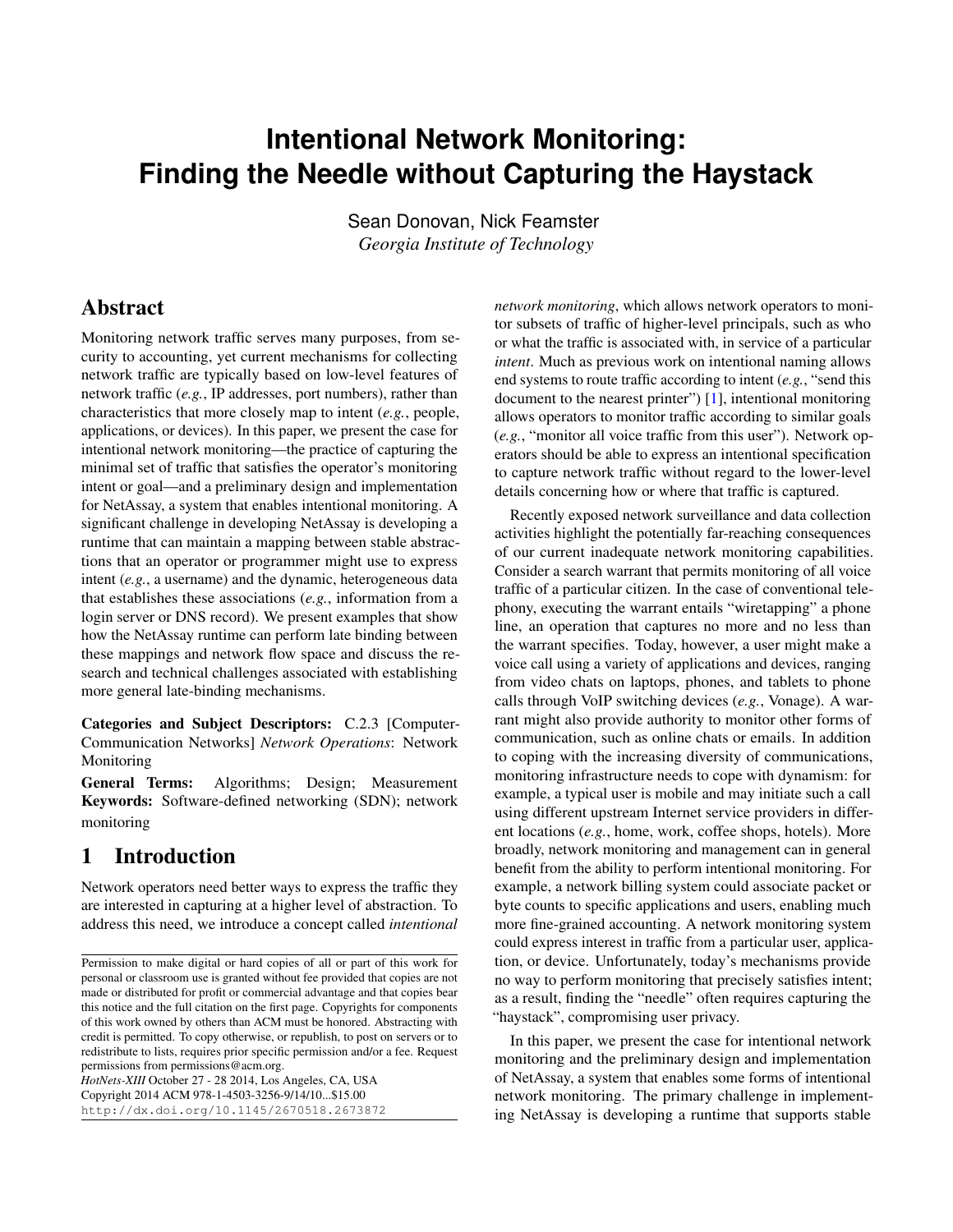abstractions based on a variety of external data that is continuously changing. The first aspect of this challenge involves *dynamism*: Expressing traffic in terms of users, applications, or services does not map to static flow space: users move, they change the devices that they use, networks are renumbered, routes change, and so forth. This dynamism requires implementing a *late binding* mechanism that remaps higher-level abstractions to portions of flow space in real-time, as these associations change and mechanisms for efficiently performing incremental recomputation of policies and recompilation of flow table entries.

A second challenge involves *heterogeneity*: Establishing mappings between higher-level entities and rules in flow space requires incorporating associations from potentially many data sources, including (but not limited to) DNS, BGP, RA-DIUS, and 802.1X. In some cases, maintaining these mappings requires on-path monitoring of existing traffic flows. An additional challenge thus involves developing scalable and transparent mechanisms for establishing and tracking these mappings, efficiently and with minimal disruption to existing network traffic.

Inspired by earlier work on intentional naming [\[1\]](#page-6-0), which combines name resolution with routing, NetAssay controls routing to establish and adapt these mappings in real-time. For example, mapping a domain name to flow space can be done by diverting a copy of the DNS responses that establish these mappings to the control runtime that ultimately "compiles" higher-level principals to flow space. The runtime thus exploits its control over network traffic to transparently establish these mappings, without the programmer's knowledge of how these mappings are established. Currently, NetAssay allows network operators to express the intent to monitor based on the domain names and autonomous systems. In principle, NetAssay allows network operators to express intent for *any* higher-level primitive that can be mapped to flow space. A significant research challenge involves developing runtime mechanisms to cope with the heterogeneous sets of dynamic data sources that establish real-time associations between higher-level entities and flow space.

The rest of the paper is organized as follows. Section [2](#page-1-0) describes related work in intentional naming, network monitoring, and SDN. Section [3](#page-2-0) presents the case for intentional network monitoring by presenting several examples of monitoring tasks that are difficult to do with today's technology. Section [4](#page-2-1) presents the design and preliminary implementation of NetAssay, a system for intentional network monitoring. We conclude in Section [5](#page-5-0) with a research agenda.

### <span id="page-1-0"></span>2 Related Work

Early work on intentional naming in networks [\[1\]](#page-6-0) inspired some design aspects of NetAssay. The Intentional Naming System (INS) [\[1\]](#page-6-0) allows systems to route traffic to network endpoints based on intent (*i.e.*, printing to the closest printer) as opposed to a more ephemeral network identifier such as

an IP address (or even a domain name). NetAssay applies a similar concept to network monitoring.

NetAssay's runtime must support dynamic updates to policies as network conditions (*e.g.*, the set of IP prefixes corresponding to a particular AS, the set of authorized hosts). Supporting this level of dynamism at scale is part of our ongoing work, but previous work on functional reactive network control [\[15\]](#page-6-1) and dynamic specialization [\[6\]](#page-6-2) may ultimately prove useful in helping NetAssay scale in light of dynamic network conditions.

NetAssay's programmatic interface is inspired by Pyretic [\[13\]](#page-6-3) and NetKAT [\[2\]](#page-6-4), which use the notion of a *virtual packet header* to allow a programmer to express policies in terms of queries on network traffic. A virtual packet header includes all of a packet's header fields, as well as metadata associated with that packet (*e.g.*, the switch where the packet is located). NetAssay extends the notion of a virtual packet header to support additional metadata that is associated with higher-level network principals, such as a user, device, or application. The NetAssay abstractions and runtime extend Pyretic to support queries based on a broader range of metadata; currently, the NetAssay extensions are wrappers; we are working to incorporate many of these functions into the native language.

NetAssay uses an SDN controller to manipulate and monitor traffic flows; in this regard, NetAssay relates to other systems that have used SDN to facilitate monitoring. Open-SAFE [\[3\]](#page-6-5) helps a network operator monitor traffic without affecting the performance of other production traffic, but its abstractions focus on routing traffic through existing monitoring devices, as opposed to developing abstractions for monitoring. Ethane [\[5\]](#page-6-6) provides some support for monitoring, but the monitoring it performs is focused on authorization in enterprise networks; it does not provide a general framework for monitoring arbitrary sets of traffic flows. OpenSketch [\[16\]](#page-6-7) provides a mechanism for performing specific types of measurements in switch hardware. In contrast to NetAssay, OpenSketch aims to provide a software interface to switch hardware for performing specific types of measurement (*e.g.*, hashing and counting); it does not operate on higher-level network entities such as user names, network names, devices, or domains.

Several other applications have developed security-inspired applications for network monitoring. CloudWatcher [\[14\]](#page-6-8), an application developed for NOX [\[7\]](#page-6-9), requires network devices to register device IDs and types with the controller and routes packets corresponding to corresponding traffic flows through the appropriate network devices to facilitate monitoring. Like OpenSAFE, CloudWatcher focuses on routing traffic through monitoring devices, not on creating and maintaining a mapping between higher-level abstractions and flow-table entries that perform the monitoring. NetAssay focuses on mapping higher-level monitoring abstractions (*e.g.*, sets of devices corresponding to a user) to constructs that can be installed on switches (*i.e.*, flow table entries); in this sense, NetAssay is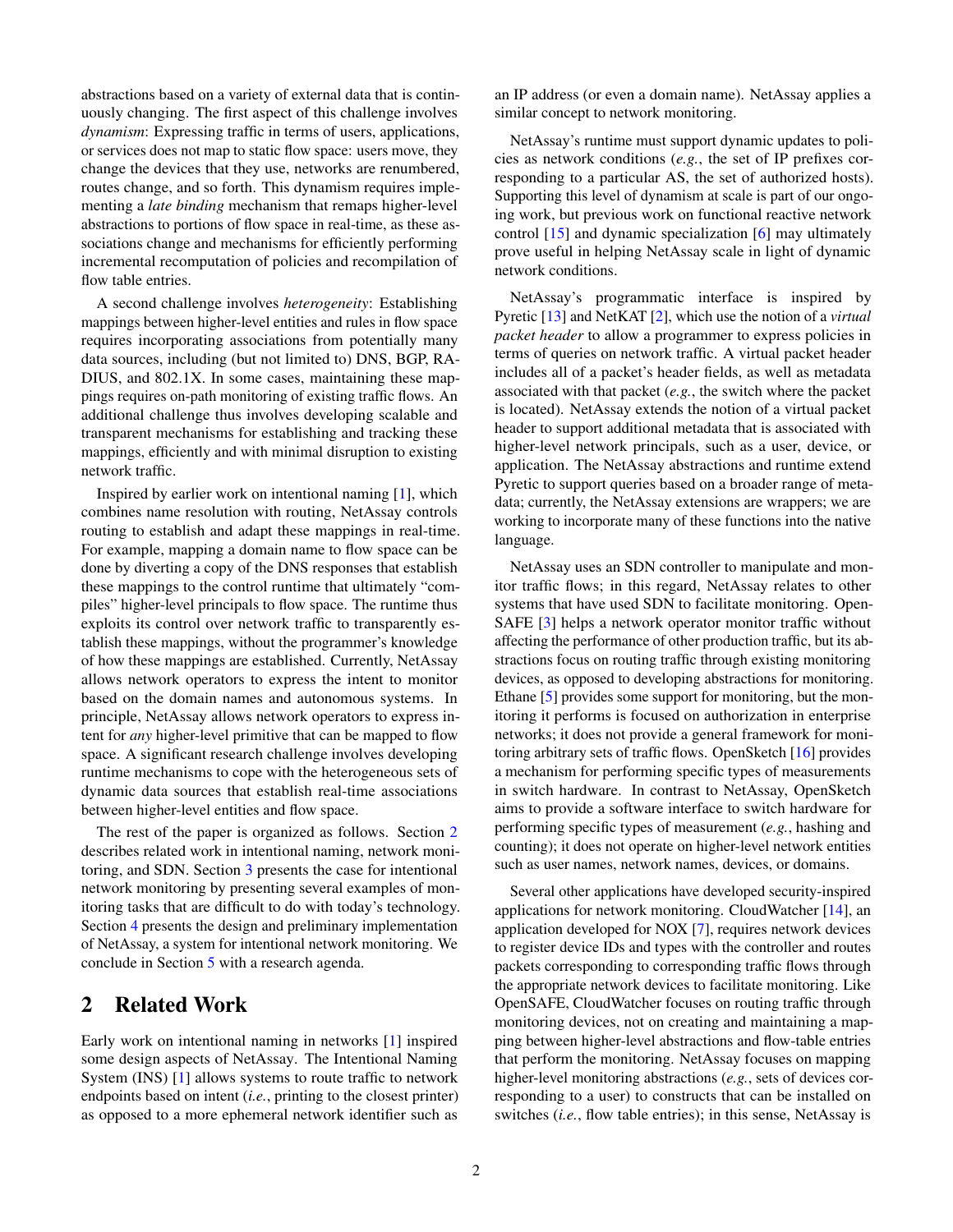complementary to these efforts and can ultimately enable the types of rerouting that these systems rely on.

## <span id="page-2-0"></span>3 The Case for Intentional Network Monitoring

We present a case for intentional network monitoring by offering examples of network monitoring tasks that are difficult to implement using today's network infrastructure. Today's primary modes of expressing network monitoring tasks involve packet filters (as in pcap), flow statistics (as in NetFlow), or interface byte or packet counters (as in SNMP). Unfortunately, these expressions involve low-level network primitives (*e.g.*, switch port, IP address). Network operators should rather be able to express network monitoring queries based on higher level questions such as a user, application, or device that is initiating or receiving the traffic, the network or domain with the traffic is associated, or perhaps more sophisticated characteristics such as where the traffic has been or where it is going. The rest of this section expands on these possibilities with possible use cases for intentional network monitoring.

Monitoring or billing usage based on service or application. Suppose that an Internet service provider (ISP) wants to bill a customer based on the volume of streaming video traffic that the user sends to a particular service such as Netflix. Implementing such a policy is rather difficult to do today: it involves establishing a mapping between a service called "Netflix" and the corresponding parts of flow space.

Simply mapping a domain name such netflix.com to the IP addresses corresponding to its DNS name may not be sufficient because much of the content may be hosted on a content distribution network (CDN), whose IP addresses are shared with other services, and whose domain names may not actually be the higher-level domain name but instead that of the CDN. Furthermore, not all traffic to a domain may be associated with the application in question, so a query for streaming traffic may also need to establish associations with flows based on network application identification. Performing this type of monitoring today is simply not possible. Although it is possible to establish certain mappings between applications and flow space, and between CDNs and applications [\[4\]](#page-6-10), these mappings continually change, making it difficult to integrate them into a monitoring system with higher-level programmatic abstractions.

Monitoring traffic based on network paths and properties. Suppose that a network operator wants to subject all traffic that originates from a particular autonomous system (AS) to more thorough monitoring. For example, an AS may have a reputation of hosting malware [\[9\]](#page-6-11); a network operator may wish to capture all traffic that originates from a certain AS for further inspection (*e.g.*, by an intrusion detection system). In this case, intentional monitoring must support an abstraction that maps AS numbers to regions of flow space (in this case, IP prefixes).

In addition to queries based on AS numbers an operator might also wish to write a query based on a dynamic list of "malicious" ASes, such as the one that Hostexploit maintains [\[9\]](#page-6-11). The runtime would then either need to (1) proactively update the both its own mapping and existing flow-table entries every time the reputation list was updated or (2) reactively query such a reputation list each time a new traffic flow arrived. Either of these approaches has performance tradeoffs that deserve further attention. We envision a runtime that could ultimately support monitoring based on more complex policies, such as the path that the traffic is taking through the network. Recent work on path queries [\[12\]](#page-6-12) may help support for this type of monitoring.

Monitoring traffic based on user or device type. Suppose that a network operator or law enforcement agency wants to monitor the traffic for a particular user or device. For example, the operator of a corporate enterprise network might want to monitor all chat traffic from a particular employee to assess flight risk (from our discussions with network operators at a major financial institution, this is a common application of network monitoring). Unfortunately, capturing the traffic flows that are specific to this task are difficult, as a user may have multiple devices on the network, and the IP addresses associated with those devices may also change over time, particularly from day-to-day and as a user moves around the network.

Authentication and directory systems such as LDAP [\[17\]](#page-6-13) and 802.1X [\[10\]](#page-6-14) associate MAC addresses and IP addresses with user names, and device fingerprinting techniques may ultimately be able to create mappings between device MAC addresses and more meaningful characterizations of a device (*e.g.*, phone, tablet, laptop), but these mappings have typically not been integrated into a general network monitoring framework, to allow operators to extract traffic flows for a specific user name or user device. Ultimately, the runtime of a network monitoring system could enable real-time mapping of network monitoring queries based on these entities to the appropriate MAC addresses, which could subsequently be translated into flow rules.

### <span id="page-2-1"></span>4 NetAssay

We first present our design goals and the types of programming interfaces that we aim to expose to network operators and programmers. We then describe a prototype implementation of NetAssay, which realizes a preliminary runtime system that supports and maintains these mappings.

### 4.1 Design Goals

We provide a brief overview of the design goals of NetAssay and how the design attempts to achieves these goals.

• Intuitive and intent-based. Operators should be able to express policies that correspond to the goals they are trying to achieve in an intent-based, high-level language (*e.g.*, "capture all streaming video traffic to Netflix", "capture all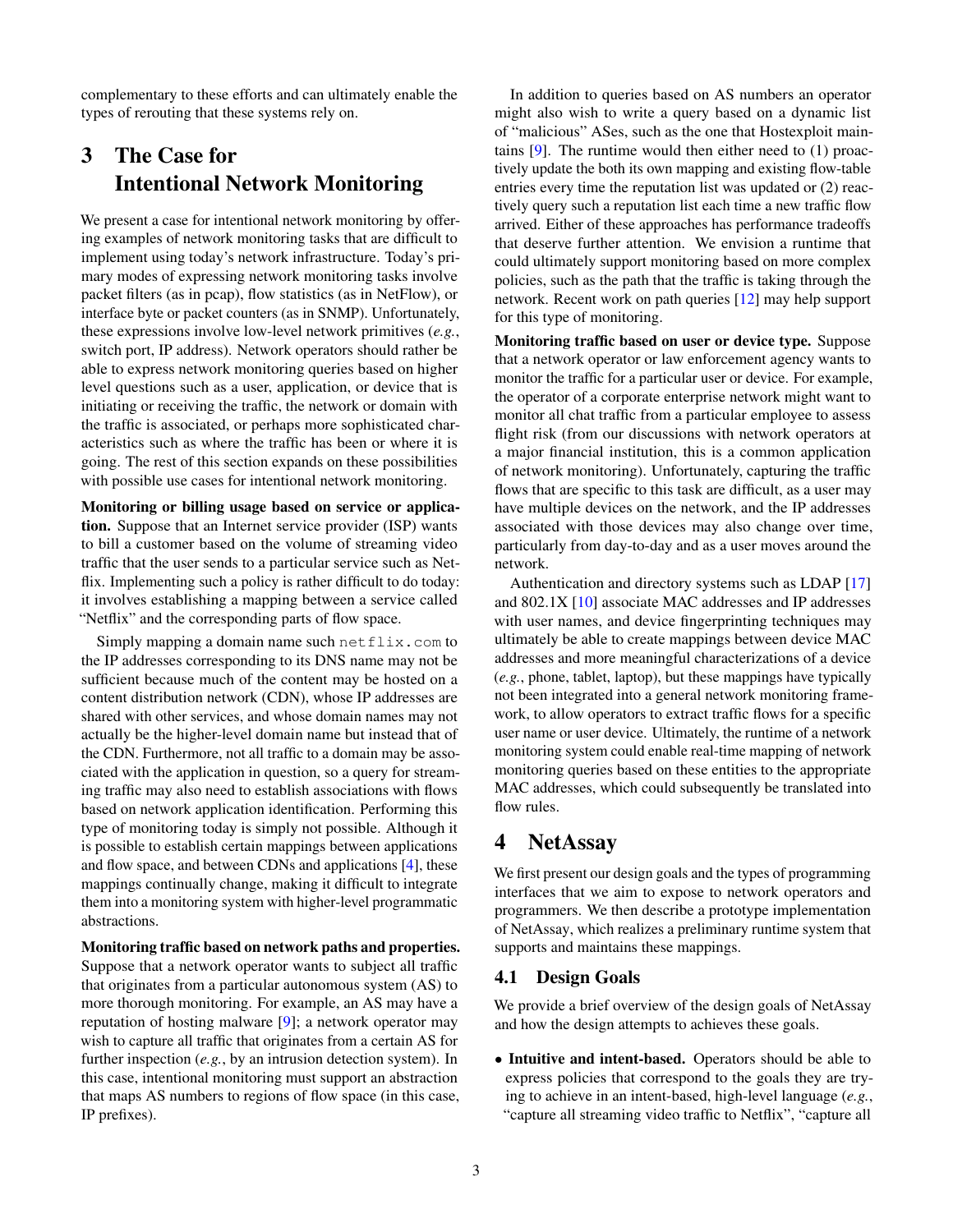Web traffic from Alice's iPad") rather than having to write filters in terms of low-level protocol headers.

- Dynamic. Programming abstractions should remain stable, even as certain aspects of the network state change. For example, a network operator might want to capture traffic from certain ports for hosts that an intrusion detection system deems to be infected. In this case, the operator should be able to write a traffic capture expression based on "infected hosts", without having to worry about whether the IP addresses in the set of infected hosts might change.
- Extensible. Programmers and network operators may want to perform network monitoring tasks based on higher-level attributes that are difficult to predict in advance. We can predict that operators may want to express network monitoring polices based on certain attributes (*e.g.*, devices corresponding to a particular user, application, or device), but there may be other traffic attributes that depend on the network's design (*e.g.*, a network that has an authentication service might wish to express queries in terms of authenticated hosts). Ultimately, NetAssay must provide an interface that allows programmers and operators to extend the programming abstraction with new, custom attributes.
- Fast. Certain mappings in NetAssay may require monitoring network traffic in real-time (*e.g.*, the mapping between a domain name and flow space may require monitoring DNS responses). When mappings between abstractions and flow space require monitoring traffic on-path, NetAssay should do so in such a way that does not degrade network performance.
- Accurate. NetAssay's runtime must accurately map higherlevel programming constructs to the corresponding portions of flow space. For example, a query for a user's streaming traffic should yield all of the corresponding flows, without additional extraneous flows. Achieving this goal scalably and in response to changing network behavior may be difficult in practice, particularly given switch table sizes and update rates.

#### 4.2 Programming Abstractions

We design NetAssay's programming abstractions by extending the Pyretic language and runtime [\[13\]](#page-6-3). Pyretic allows a network operator to write a network control program as if a logically centralized SDN controller were seeing every packet in the network. The programming abstraction is that operators write queries on "located packets", which are packets with additional virtual packet header fields that specify the switch and port where the packet is currently located. For example,

**match**(srcport=80)

returns all packets whose source port is 80, and

**match**(srcport=80,dstip='192.0.2.28')

to express match statements that are based on a broader array of metadata, such as those from Section [3.](#page-2-0)

Ultimately, NetAssay should support expression of the following policy, which would return only packets that were originating from or destined to <example.com>:

#### **match**(domain='example.com')

Extending Pyretic's syntax is straightforward enough: Pyretic allows programmers to specify values for certain "virtual" packet headers such as the location of a packet within a network or the switch port where the packet is located (or where it is to be forwarded). Ultimately, Pyretic views packets as key-value dictionaries, where there is a key-value pair for each header field in the packet. Because Pyretic already provides clean interfaces for querying and writing policies on packets with virtual headers, we can develop a query language for Net-Assay simply by extending the sets of keys that a programmer can use in a Pyretic query.<sup>[1](#page-3-0)</sup>

The extended set of virtual packet headers that we have described above are challenging to implement because, unlike the rest of Pyretic's virtual packet headers, those virtual headers that NetAssay must support do not map naturally to switch hardware. In Pyretic, the keys that map to network headers that switches understand must be translated into flow table entries. If the virtual header does not directly map to flow table entries in hardware, software must translate these headers to a set of rules that can be represented in hardware. Net-Assay's runtime must thus establish and maintains a mapping between NetAssay's higher-level virtual packet headers and the portions of flow space that correspond to those higher-level descriptions. Establishing such a mapping—and maintaining it as network conditions change—is challenging. We explain these challenges and our initial solutions in the next section.

#### 4.3 Runtime

NetAssay's programming interface requires a runtime that translates higher-level metadata about traffic flows to lowerlevel rules that correspond to flow space. In this section, we describe the NetAssay runtime components; we then explain how NetAssay currently establishes and maintains mappings between certain abstractions and flow space and the research challenges associated with maintaining these mappings in general.

#### 4.3.1 System components

The NetAssay assay runtime has two components. The first component is a *control application*, which a network operator writes in a Pyretic-style language that we have augmented to support NetAssay's extensions to support metadata. Second, the *metadata engines* (MEs) translate a NetAssay policy into the equivalent Pyretic policy and update these policies dynamically as conditions change. Different mappings will

returns only packets with source port 80 whose destination IP address is 192.0.2.28. NetAssay's extension to this is conceptually simple: the system aims to allow a programmer

<span id="page-3-0"></span><sup>&</sup>lt;sup>1</sup>The current implementation of NetAssay operates using syntax that is slightly less well-integrated with Pyretic: matchURL ('example.com'), but we are currently modifying the implementation so that it operates within Pyretic's current syntax.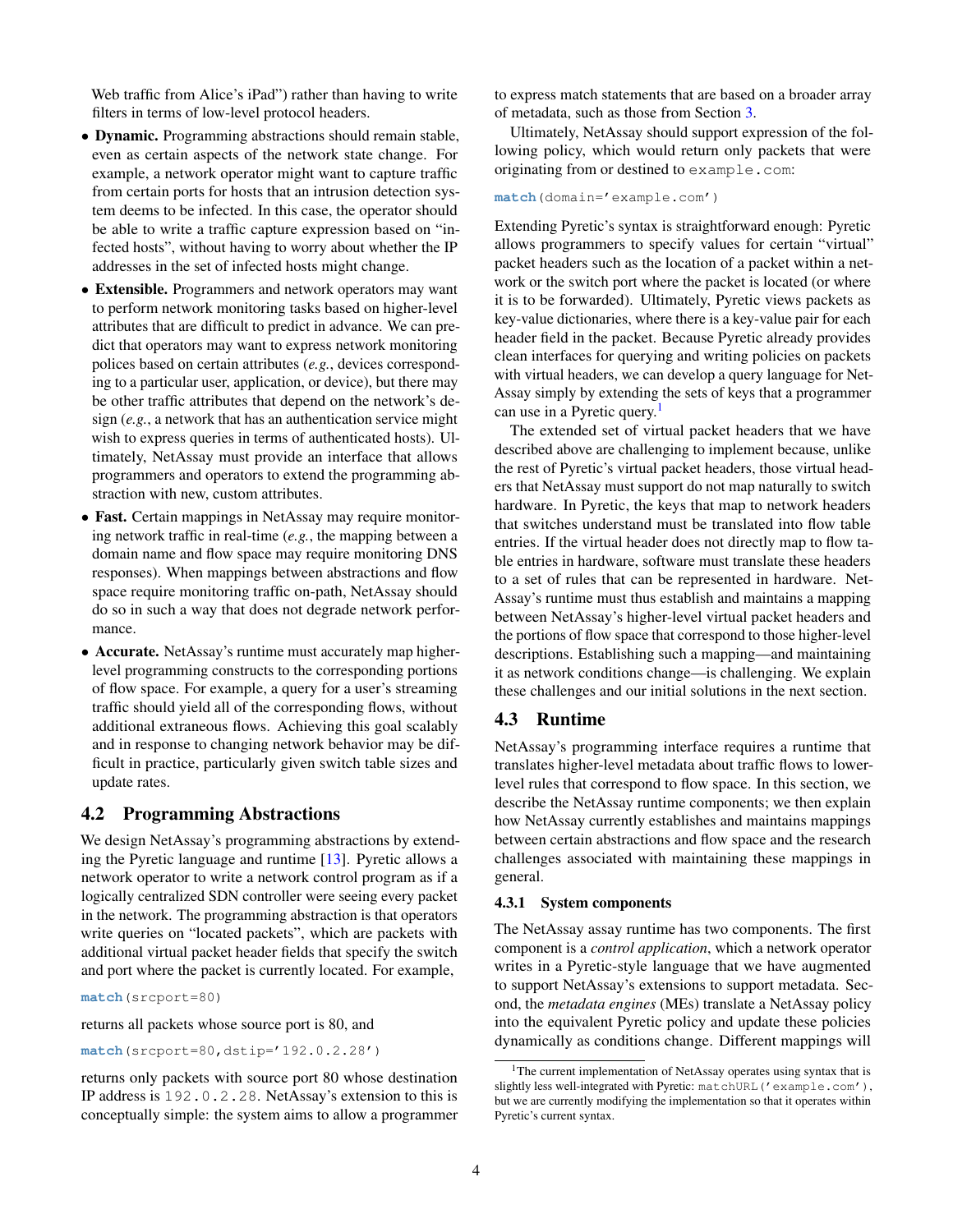<span id="page-4-0"></span>

| NetAssay policy | match (authusers='true',<br>domain='example.com')                                                                                                                                                                           |
|-----------------|-----------------------------------------------------------------------------------------------------------------------------------------------------------------------------------------------------------------------------|
| Pyretic policy  | $(match(srcip=203.0.113.42) +$<br>match(srcip=203.0.113.43) +<br>match(srcip=203.0.113.44)) >><br>(match(dstip=98.41.100.2) +<br>$match (dstip=98.41.100.3) +$<br>match(dstip=98.41.100.4) +<br>$match(srcip=98.41.100.5))$ |

Table 1: *Translating a NetAssay policy into a Pyretic policy. Net-Assay policies effectively involve metadata that specify set membership, so anytime set membership (*e.g.*, in* authusers*) changes, the NetAssay runtime must generate a new Pyretic policy.*

require different MEs. For example, a NetAssay query that says match (authusers=true) requires a corresponding ME that returns a Pyretic policy that can be mapped to flow space, such as match(srcip=203.0.113.43) + match(srcip=203.0.113.44) + ... depending on the set of IP addresses (or some other flow space characteristic, such as host MAC addresses) that correspond to the set of flows in authusers.

Table [1](#page-4-0) shows an example of a NetAssay policy that combines input from two different MEs: one that handles authusers, and one that handles mapping to a specific domain. The corresponding Pyretic policy, which NetAssay generates, shows how the runtime must both invoke multiple metadata engines to determine which parts of flow space correspond to the query and use Pyretic's composition operators to generate a single Pyretic policy corresponding to the original NetAssay query.

Maintaining mappings such as the one shown in Table [1](#page-4-0) is challenging. The mappings themselves may change over time, so the runtime must adapt the corresponding Pyretic policies as network conditions change. Pyretic does provide a DynamicPolicy class that allows policies to be updated while a control program is running, but Pyretic only provides a mechanism for updating a policy; it does not specify how or when those updates take place.

#### 4.3.2 Mapping abstractions to flow space

The NetAssay runtime must maintain mappings higher-level abstractions and the low-level policies that can be expressed in terms of flow space that hardware switches can support. Each ME keeps the lower-level policy up-to-date updates the switch flow table entries. To maintain these mappings, the ME may incorporate data from considerably different sources and involves several important design requirements:

Reactive functional sets. Set membership changes (*e.g.*, changes to the set of authorized hosts, newly compromised hosts, changes in DNS mappings) should trigger the appropriate MEs to recompile the higher-level abstractions into new flow table entries. For example, in Table [1,](#page-4-0) if the DNS A record mapping for example.com changes, the corresponding DNS ME must produce a new Pyretic policy for that corresponding code block. Procera's support for functional reactive programming allows it to handle these types of

<span id="page-4-1"></span>

(a) Deriving mappings. *In Step 1, the metadata engine at the controller receives DNS responses that are redirected from switches across the network. In Step 2, the NetAssay control module uses the resulting mapping to generate flow table entries that copy and redirect traffic for the appropriate portion of flow space.*



(b) Dynamic updates. *When a new server IP address is added to* example.com*, the metadata engine must dynamically regenerate the appropriate Pyretic policy, and the control module must recompile the corresponding flow table entries.*

Figure 1: *The DNS metadata engine maintains a mapping between domain names and IP addresses and subsequently installs monitoring rules for the corresponding flows.*

policy updates [\[15\]](#page-6-1) and could be a useful as a native Pyretic abstraction.

Reactive specialization. In addition to supporting dynamic updates to the Pyretic *policies* based on dynamic changes to set membership, NetAssay (and ultimately Pyretic) must manage how these policies compile into flow table entries that are ultimately installed in the network switches. Naïvely installing all flow table entries that correspond to some higherlevel abstraction would typically exhaust forwarding table memory, often for rules that would never match against any incoming traffic. Frenetic supports "reactive specialization" of flow table rules for "group by" queries (*i.e.*, histograms), where the controller would only reactively install a flow table entry for a group after it had seen at least one packet from the group [\[6\]](#page-6-2). When considering metadata that defines set membership (*e.g.*, all prefixes owned by AS 7018), NetAssay will need to exploit this feature to make efficient use of limited switch memory. A development branch of Pyretic supports reactive specialization; we plan to use this feature to support metadata queries in NetAssay.

Coordination between forwarding and monitoring. Certain MEs can maintain mappings between higher-level abstractions and flow space based on external data sources (*e.g.*, BGP routing tables can map AS numbers to IP prefixes, 802.1X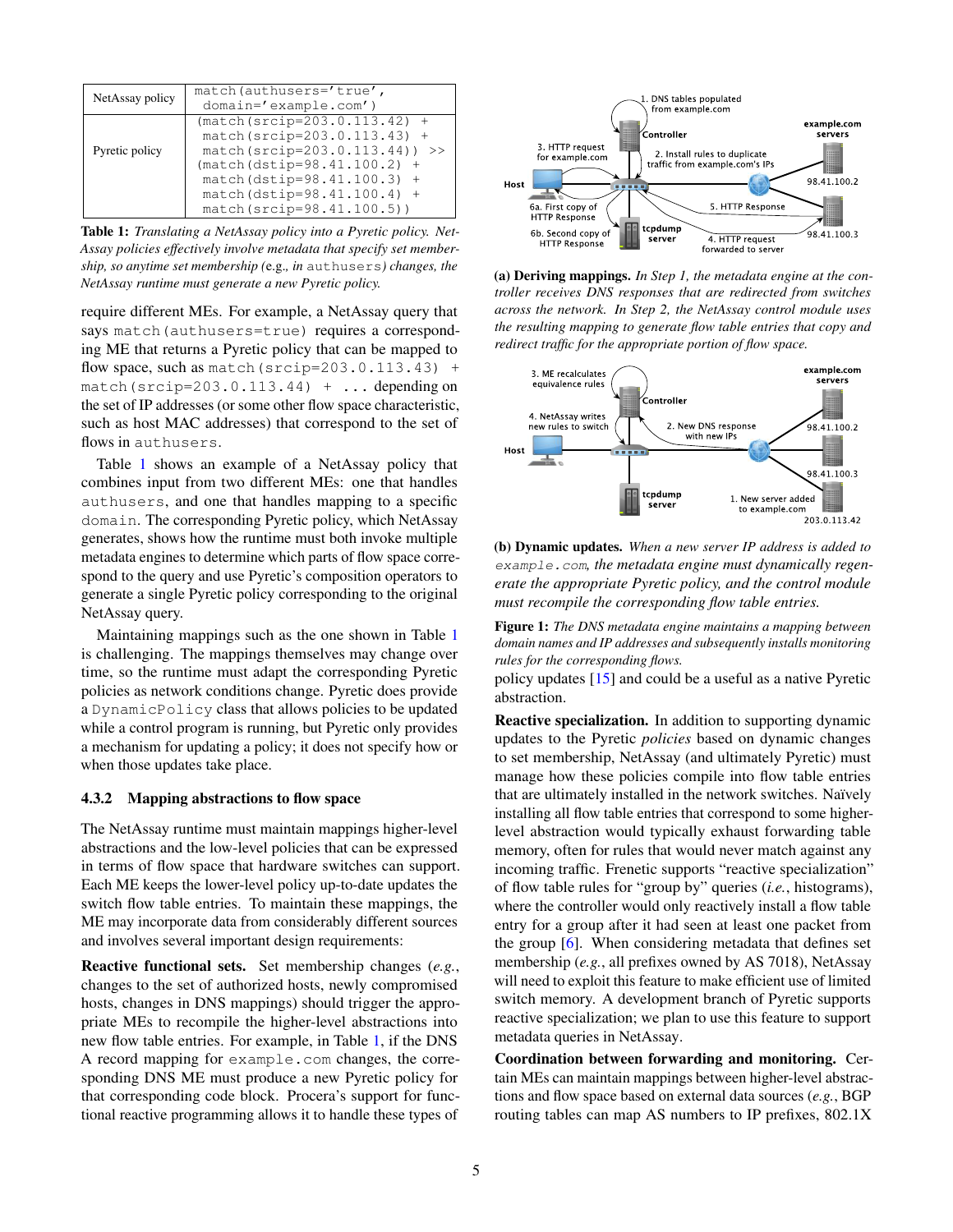servers can map usernames to MAC addresses). In other cases, however, MEs must derive these mappings from onpath data-plane traffic (*e.g.*, establishing mappings between domain names and IP addresses by capturing DNS responses). Figure [1a](#page-4-1) shows a process where a DNS ME might intercept DNS responses (Step 1) and install the corresponding rules to generate a copy of traffic coming from example.com's IP addresses (Step 2). In this case, the DNS ME must first install rules to capture the DNS responses and then install an additional set of rules once the mappings are observed. Furthermore, the ME must monitor the responses for changes in DNS records, as in Figure [1b](#page-4-1) where an additional server is added to example.com's cluster, and update the corresponding Pyretic policies. This particular example requires the ME to intercept subsets of data-plane traffic and implement the reactive functional sets for example.com.

Deriving mappings. NetAssay can map high-level primitives to flow space either by monitoring in-network traffic flows that contain these mappings (*e.g.*, DNS records) or by incorporating external information directly (*e.g.*, via a BGP feed). As one example of in-network traffic analysis, the NetAssay DNS ME parses DNS responses for A records that establish mappings between domain names and the corresponding sets of IP addresses. To support the DNS ME, NetAssay installs a forwarding table entry in the switch to divert a copy of all such responses to the DNS ME, which analyzes this traffic off-path to maintain the corresponding mappings. On the other hand, NetAssay's BGP ME can parse an external BGP update feed to maintain mappings between an IP prefix and the origin AS for that prefix (as well as other properties in the BGP update).

### <span id="page-5-0"></span>5 Summary and Research Agenda

Network operators need better ways to express the traffic they are interested in monitoring, at higher levels of abstractions than current mechanisms provide. Inspired by previous work on intentional naming, we have proposed a notion called *intentional network monitoring*, which allows network operators to specify subsets of traffic they want to monitor based on higherlevel entities that more closely match their intent and goals. We have presented a preliminary design and implementation for NetAssay that performs intentional network monitoring for domain names and ASes. Our implementation is by no means complete; rather, our initial prototyping exercise has highlighted many of the research challenges involved in realizing intentional network monitoring, which we now discuss in more detail.

Supporting functional reactive sets in the face of dynamic network conditions introduces significant research challenges. As sets of hosts specified by a certain dimension of metadata change (*e.g.*, ASes announce new prefixes, domain names incorporate new IP addresses, users authenticate and leave) the NetAssay runtime must continually update: (1) the mapping between these sets and the corresponding Pyretic policies; (2) the sets of flow table entries that are ultimately installed in the switch, as part of reactive specialization. Fortunately, previous work on functional reactive network control (*e.g.*, Procera [\[15\]](#page-6-1)) and reactive specialization (*e.g.*, [\[6\]](#page-6-2)) provide some possible starting points for solving these problems, but these features are yet to be part of any single language or runtime.

Supporting a diverse, heterogeneous set of metadata constructs is also extremely challenging, as different metadata is represented and updated in different ways. For example, metadata corresponding to domain names requires on-path monitoring of DNS response traffic, metadata corresponding to AS numbers requires incorporating a BGP routing updates, and metadata corresponding to usernames requires incorporating data from an authentication server. To be efficient and scalable, the NetAssay runtime will ultimately need to devise clever filtering mechanisms to avoid recomputation of policies (and recompilation of flow table entries) every time metadata is updated. There are additionally scalability concerns related to number of rules that can be installed into an individual switch. Recent work on judiciously populating switch flow table entries based on active traffic flows and creating multilayered caches [\[11\]](#page-6-15) may ultimately provide some helpful optimizations that could be adapted for NetAssay.

Supporting dynamism and heterogeneity introduces challenges related to both scalability (*i.e.*, storing all rules in the flow tables) and performance (*i.e.*, the rate at which flow table entries can be updated, and forwarding performance during updates). NetAssay rules introduce new problems of scale, as a single match rule for a domain name or AS number can result in tens of flow table entries (or more), many of which may never match on any traffic. Achieving good performance while supporting dynamism is also challenging: whenever any metadata engine receives a change to a dynamic set, it recomputes all corresponding Pyretic rules, and the underlying Pyretic runtime compiles the policies to flow-table entries. Yet, certain types of auxiliary information are always in a state of flux (*e.g.*, BGP updates experience continual churn, DNS records continue to change, the set of authorized hosts may change over time); such continual change could induce the NetAssay runtime to be continuously pushing new rules to switches. Optimizations such as rule caching [\[11\]](#page-6-15), memoization during compilation  $[8]$ , and reactive specialization  $[6]$ should ultimately be able to help us realize these design goals.

Although we have designed NetAssay with network monitoring in mind, the types of match primitives that NetAssay enables could be coupled with a broader set of *actions*. For example, a network operator might implement a security policy that automatically drops or re-directs traffic that has passed through disreputable ASes, or rate-limits traffic for a certain user or application. We are exploring these possibilities in our ongoing work.

### Acknowledgments

This work was supported by NSF awards CNS-1018021, CNS-1409076, and a Google Focused Research Award. We thank Josh Reich for his help integrating with Pyretic.